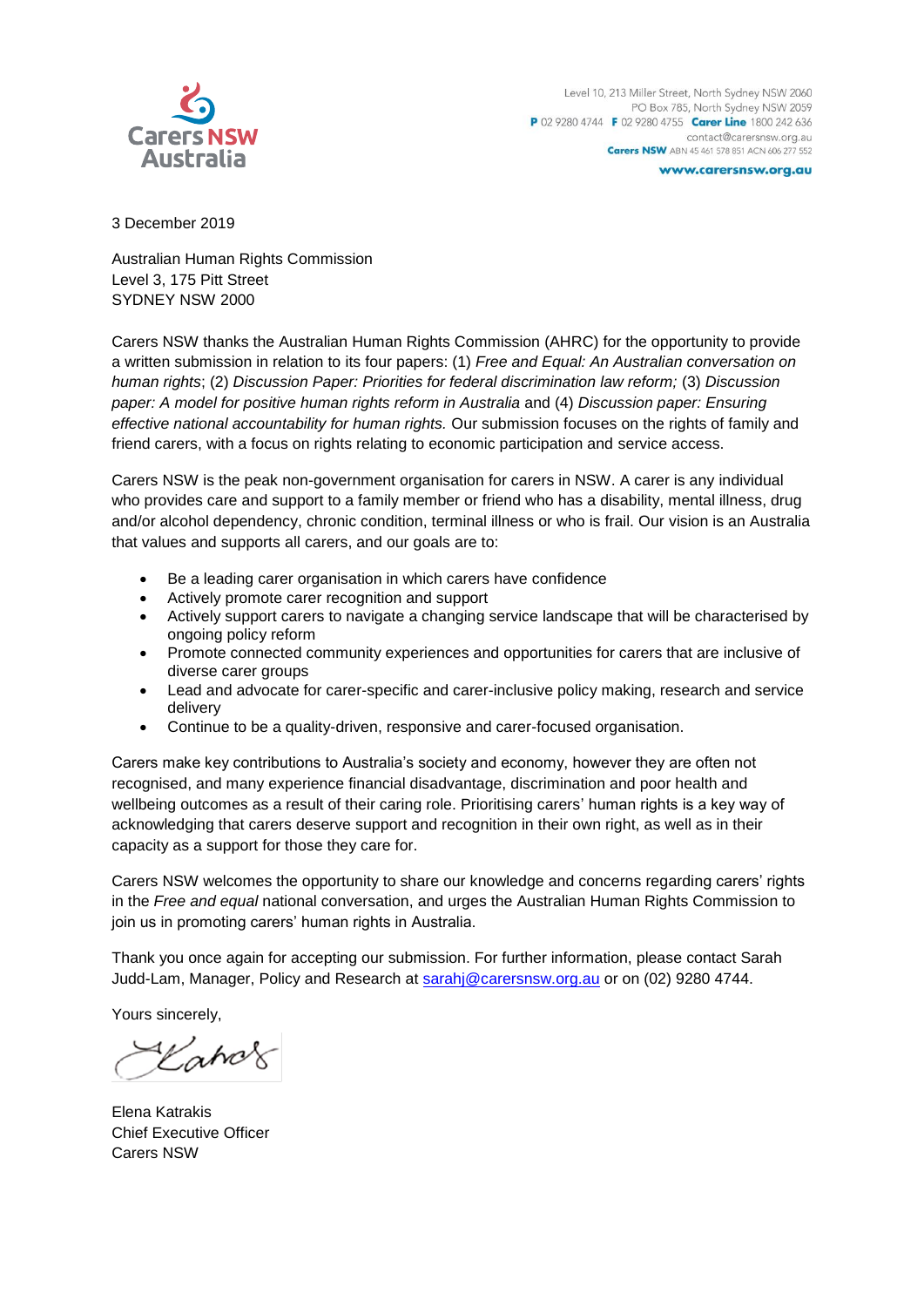

## **Carers NSW submission:**

*Free and Equal: An Australian conversation on human rights*

**3 December 2019**

**AN AUSTRALIA THAT VALUES AND SUPPORTS ALL CARERS**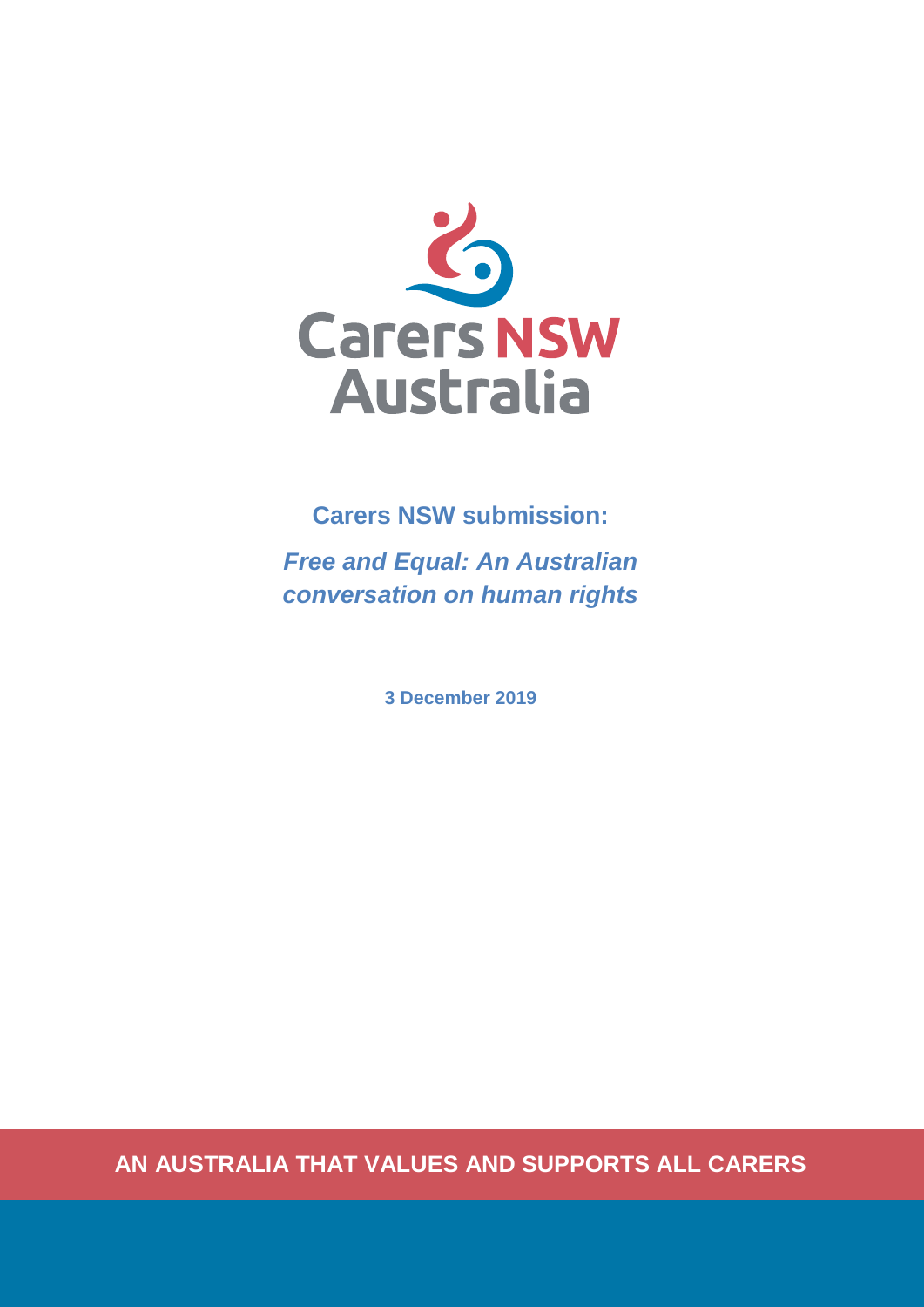## **INTRODUCTION**

A carer is any individual who provides care and support to a family member or friend who has a disability, mental illness, drug and/or alcohol dependency, chronic condition, terminal illness or who is frail. Carers come from all walks of life and have the same human rights as those who are not carers. However, like many other vulnerable groups, carers often miss out on key outcomes to which they are entitled, and in many cases do not have the knowledge or resources to seek redress. They also have some specific rights under legislation that can be upheld through complaints pathways.

#### **Carer recognition legislation**

Carers NSW interest in the topic of carer rights is centred in the obligations of public service agencies under carer recognition legislation at State and Commonwealth level.<sup>1</sup> Having been closely involved in the drafting, review and implementation of this important legislation, we are committed to increasing awareness among carers, service providers, employers and communities, of the principles of the NSW Carers Charter and the Statement for Australia's Carers (Schedule 1 of each legislative instrument).

*"All carers should have the same rights, choices and opportunities as other Australians, regardless of age, race, sex, disability, sexuality, religious or political beliefs, Aboriginal or Torres Strait Islander heritage, cultural or linguistic differences, socioeconomic status or locality."*

*- Statement for Australia's Carers*

Unfortunately, while this legislation holds obligations for public sector agencies, there is little recourse for agencies that do not meet their obligations, and awareness is low overall, though growing. More importantly, the Acts specify that they do not create legally enforceable rights for individuals or establish specific complaints pathways or mechanisms to allow carers to keep agencies accountable. The only way in which public sector agencies are accountable to the Acts is in their annual reporting.

In order to highlight particular areas where the principles embedded in the legislation are being breached or neglected, individual carers and the groups and organisations that support them can only use the legislation as justification to urge agencies and political representatives to take action. For organisations like Carers NSW, this involves systemic advocacy through policy submissions and direct engagement with government agencies through consultations and committees. For individuals it means self-advocacy through contact with service providers, local political representatives or media. While these practices often do result in positive change, without binding legal rights it is difficult to achieve wide reaching or lasting change.

Systemic change in these areas also relies on the understanding and good will of decision makers, often drawn from their own personal experience of caring; and individual recourse may be achieved but with no broader implications for agency policy and practice that could benefit many carers. In this way, carers' 'rights', as established in carer recognition legislation, are similar to the many human rights that Australians have but for which there are no clear pathways for recourse.

#### **Legal rights and formal complaints pathways**

As with other Australians, carers do, however, have a range of legal rights across legislative instruments relating to specific service systems that also identify formal complaints mechanisms. It is in this context that Carers NSW has been working since 2018 with the NSW Department of Communities and Justice and a range of complaints agencies – including the Australian Human Rights Commission – and peak organisations as part of the Carer Rights & Complaints Network (CRCN).

<sup>-</sup><sup>1</sup> NSW *Carers (Recognition) Act 2010,* Cwth *Carer Recognition Act 2010*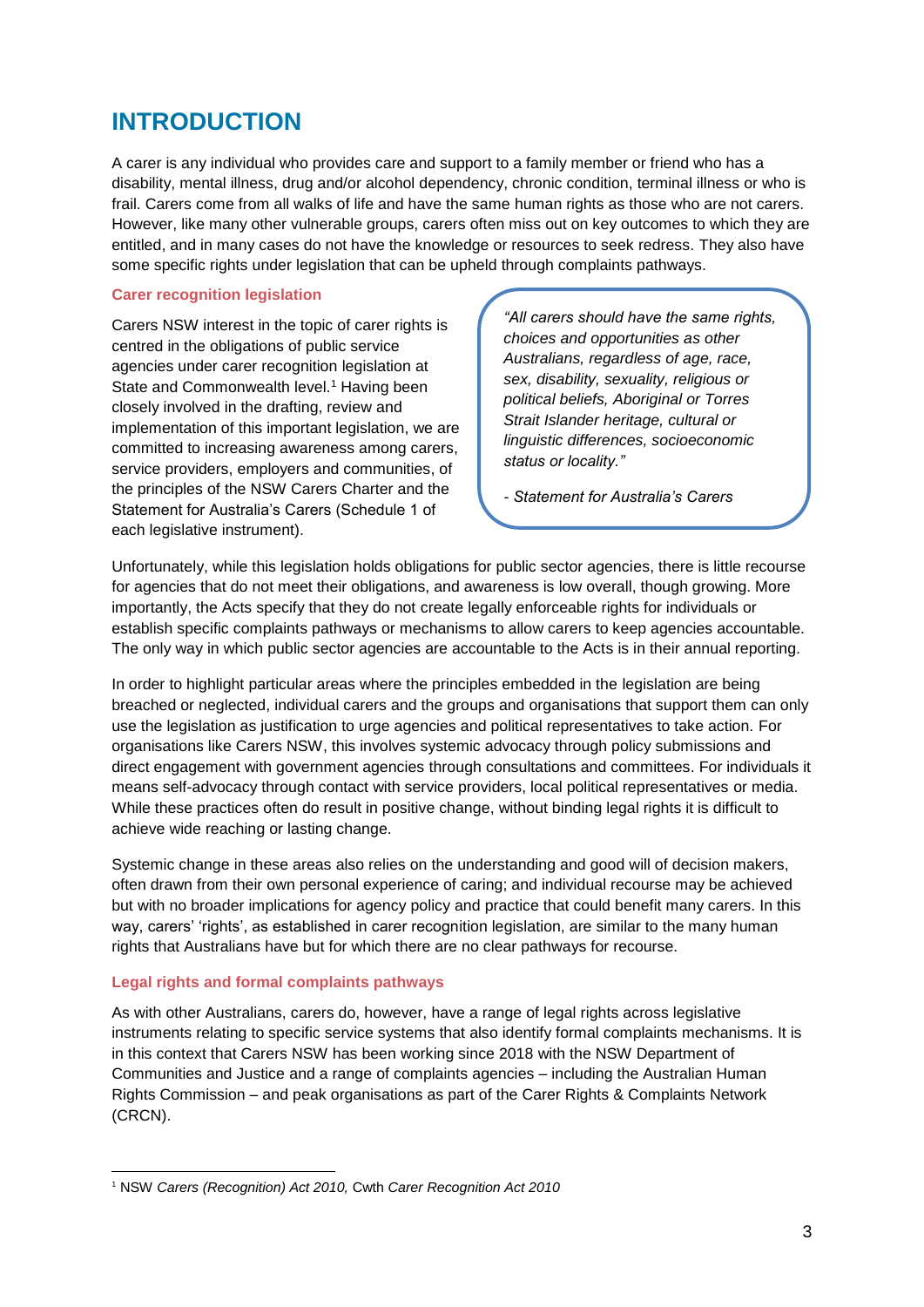The CRCN's focus to date has been to map carers' rights and complaints pathways across service systems and distil this information into clear, simple consumer-facing resources. At the time of writing, this has taken the form of between eight and ten draft fact sheets designed for a carer audience. The aim of this project is to improve carers' awareness of their rights and the opportunities they have to seek redress. It has also had the added benefit of raising awareness of carers' needs and experiences among complaints agencies with whom we have not previously engaged.

Carers NSW also plans to develop a self-advocacy toolkit for carers to complement the CRCN resources by equipping carers with practical suggestions for how to seek to have rights upheld which do not have any obvious complaints or appeals pathway. The principles embedded in the carer recognition legislation will be part of this, as will broader human rights as detailed in the issues paper for this national conversation.

#### **Carers and human rights**

Beyond the principles embedded in carer recognition legislation and the legal rights carers have in other legislation, carers have the same human rights as other Australians. Of the human rights domains identified in the original *Free and equal* issues paper, Carers NSW research, consultation and policy analysis have identified that several hold particular challenges for carers. These are addressed briefly below, with the following sections of this submission providing deeper analysis.

#### **Cultural life, rest and leisure**

Research clearly demonstrates that caring for a family member or friend can result in isolation from family, friends and community. For many carers, the time and energy associated with their caring role, especially when balanced with other responsibilities such as paid work and family life, reduces the time they are able to spend engaging in social and cultural activities. Further, the reduced income and additional living costs associated with caring limit carers' access to recreation, leisure and entertainment activities where there is a cost to participate or to travel. Finally, many carers have difficulty accessing adequate formal services for the person they care for in order to enable them to take a break from the caring role.<sup>2</sup>

For many carers, especially those living with care recipients who have complex care needs, the caring role is a 24-hour, seven-day per week, year-round commitment that is relieved only occasionally by alternative care arrangements, provided either by friends and family or by formal services.<sup>3</sup> In NSW, nearly one in three primary carers (the individual providing the most care to a person) cares for more than 60 hours per week, and 34% have been caring for 10 years or more. <sup>4</sup> The Carers NSW 2018 Carer Survey found that in more than one in four caring situations, care recipients could not be left alone at any time, and more than half of carers did not receive any assistance with caring from family members or friends. Only half of respondents accessing aged care services and 40% of those accessing disability services identified that these services provided them with a break from the caring role. 5

While aged care and social security legislation entitle some carers to 'respite' from their caring role, beyond this official eligibility, carers' access to respite completely depends on the availability of timely, appropriate and affordable services. Increasingly, accessing these services can be very challenging

 $\overline{a}$ 

<sup>2</sup> Australian Bureau of Statistics (2016), *ABS Survey of Disability, Ageing and Carers: 4430.0* - Disability, Ageing and Carers, Australia: Summary of Findings, 2015; Carers NSW (2018), *Carers NSW 2018 Carer Survey: Summary report,* Carers NSW, Sydney; Department of Social Services (DSS) (2016), *Designing the new integrated carer support service: A draft service concept for the delivery of interventions to improve outcomes for carers*, Australian Government, Canberra.

<sup>3</sup> Bellamy, J., Paleologos, Z., Kemp, B., Carter, S. & King, S. (2014) *Caring into Old Age: The wellbeing and support needs of parent carers of people with disabilities*, Anglicare Diocese of Sydney, Sydney. <sup>4</sup> ABS (2016).

<sup>5</sup> Carers NSW (2018).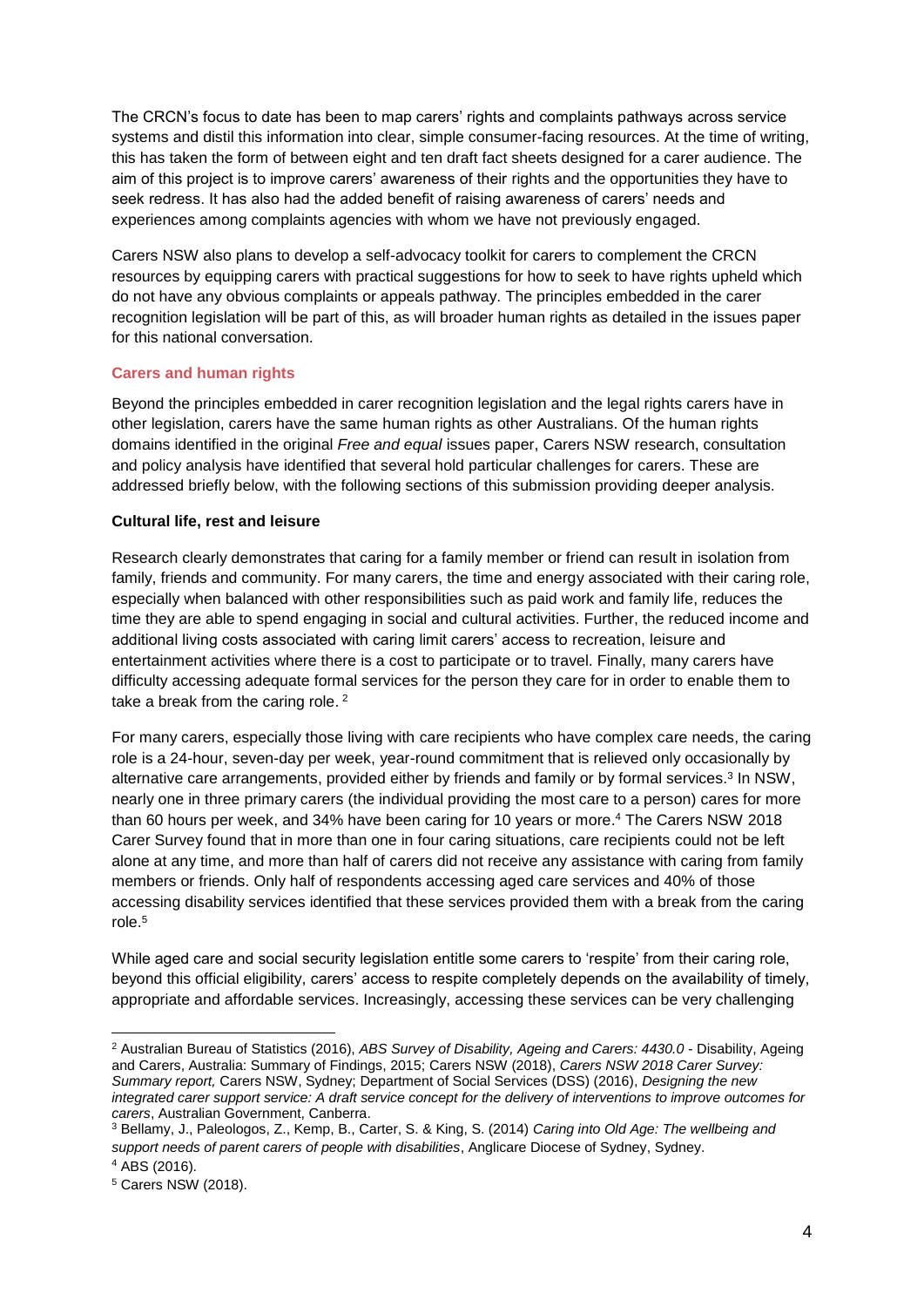for carers.<sup>6</sup> When carers have no alternative to continue providing high intensity care day-in, day-out, with no opportunities to take a break or rest, this can have a significant impact on relationship stress, wellbeing and social participation.<sup>7</sup>

#### **Physical and mental health**

Reduced social engagement has considerable implications for physical and mental health, as limited time and resources to access recreational activities and connect with social networks reduces overall physical movement and more structured opportunities for exercise, limits access to informal emotional and practical support and deprives carers of the mental and physical relief that is often associated with a temporary break from the demands of caring.

Caring can involve significant emotional investment and physical activity, which, combined with minimal breaks, can take its toll on carers' physical and mental health. Unlike paid care workers performing similar tasks, health and safety protocols, injury insurance and break entitlements are completely unavailable to family and friend carers.<sup>8</sup> As a result, carers have higher rates of long-term illness and disability than non-carers and experience considerably higher emotional distress.<sup>9</sup> They also tend to neglect their own physical and mental health in order to prioritise that of the person they care for.<sup>10</sup>

Furthermore, the same barriers that prevent carers from engaging in social and recreational activities can also prevent carers from accessing critical health and wellbeing services in their own right. Less than half of the carers who responded to the Carers NSW 2018 Carer Survey reported that the disability and aged care services they accessed provided the time they needed to manage their own health needs.<sup>11</sup>

#### **Self-determination and privacy**

In addition to the undeniable challenges that it brings, caring also has a range of positive aspects and can result in fulfilment, satisfaction, strengthened relationships and transferable skills.<sup>12</sup> Many carers choose to care in order to fulfil family or cultural responsibilities, demonstrate love and gratitude to their family members, apply their skills and experience and provide a higher quality of care than that which could be achieved through formal services only.<sup>13</sup>

However, the increasing 'consumer direction' of aged care and disability services has meant that carers' own needs and goals are often excluded from the service planning conversation and not prioritised when funded services are allocated.<sup>14</sup> Furthermore, privacy considerations within a health care services setting often results in service related information being withheld from carers, even when their ongoing care is required.

In many cases, the exclusion of carers from service planning conversations results in a mismatch of formal service provision with what the carer is able and willing to provide. It is imperative that carers

<sup>-</sup><sup>6</sup> Carers NSW (2016), *National survey of carers' respite needs*, Carers NSW, Sydney; Carers Australia (2018), *Improving access to aged residential respite care*, Carers Australia, Canberra; Carers NSW (2018).

<sup>7</sup> Mental Health Carers NSW (2019) *Submission to the productivity commission inquiry into mental health: Submission from Mental Health Carers NSW Inc*. Available online at:

https://www.pc.gov.au/ data/assets/pdf\_file/0005/240692/sub245-mental-health.pdf, last viewed 01/10/2019. <sup>8</sup> Carers NSW (2017), *A just reward? A comparison of paid and unpaid care*, Carers NSW, Sydney.

<sup>9</sup> ABS (2016); Carers NSW (2018). <sup>10</sup> Keesing, S., Rosenwax, L. and McNamara, B. (2011), '''Doubly deprived': a post-death qualitative study of primary carers of people who died in Western Australia', *Health and Social Care in the Community*, 19 (6): 636- 644.

<sup>11</sup> Carers NSW (2018).

<sup>12</sup> Carers NSW (2018).

<sup>13</sup> ABS (2016).

<sup>14</sup> Carers NSW (2018) *Carers NSW 2018 Carer Survey: Summary Report*, Carers NSW, North Sydney.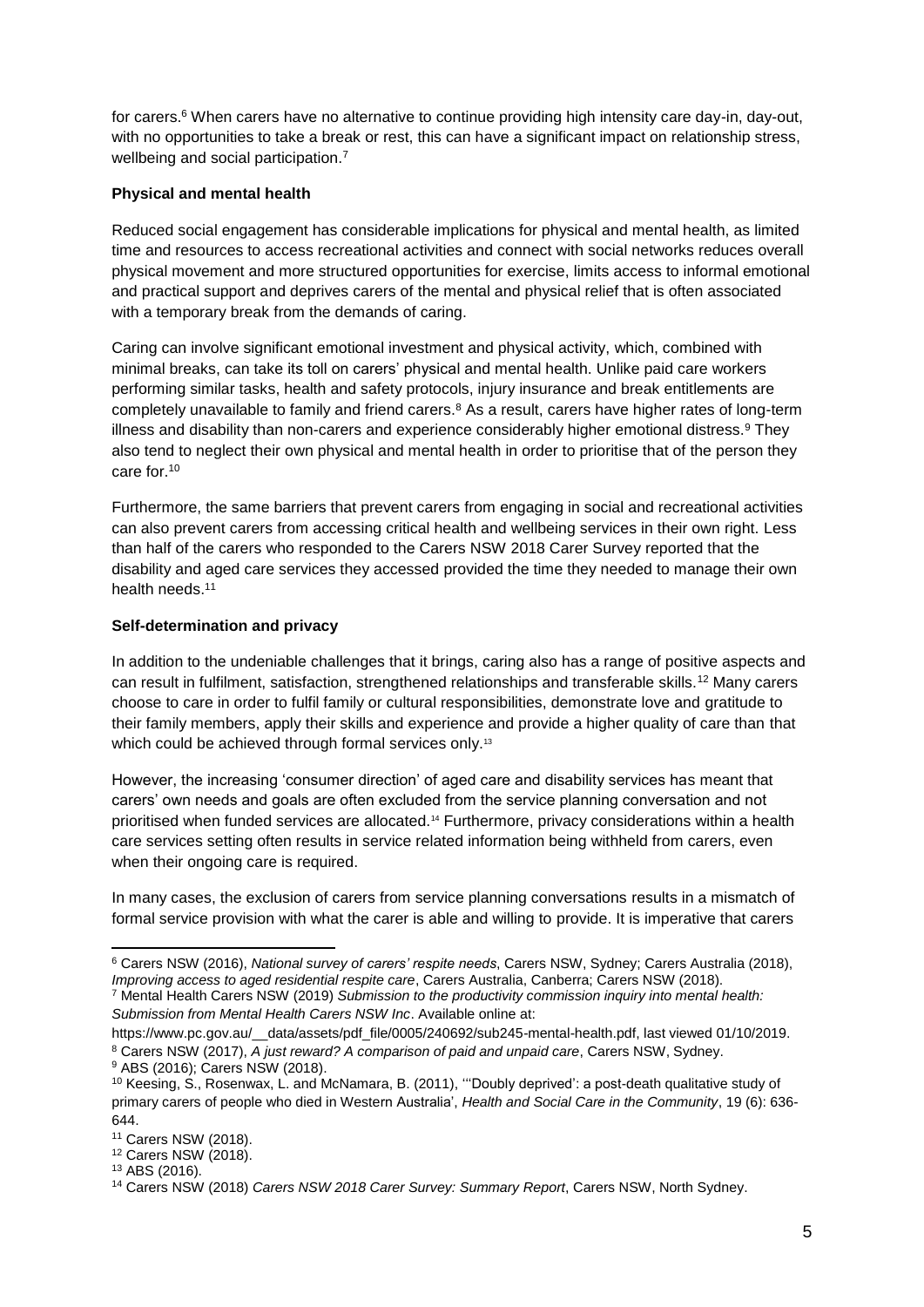be given a voice in relation to the care they provide and Carers NSW has long advocated for carers to be given formal opportunities to communicate their own goals, needs and concerns so that the funded services provided to the care recipient meets the needs of both parties. Balancing the needs of carers with those of care recipients is, however, a delicate balance which is explored in much greater depth in the third section of this submission.

### **Adequate standard of living and social security**

Due to the time demands of caring and the limitations of formal care services, many carers are simply unable to balance care with paid employment. Others do balance the two, but with difficulty; and still others choose to remain out of the workforce in order to dedicate their time and energy to the important role of caring for a loved one. As a result, overall labour force participation and total hours worked in the paid workforce are lower among carers than non-carers, resulting in lower income, savings, assets and superannuation, and consequently, a greater risk of financial hardship.<sup>15</sup>

The Carers NSW 2018 Carer Survey found that 40% of carers had difficulty meeting their living expenses in the last 12 months, with figures higher for population groups facing additional disadvantage such as Aboriginal and Torres Strait Islander carers, LGBTQI+ carers, mental health carers and regional and remote carers.<sup>16</sup> Caring at a younger age has also been associated with significant socioeconomic disadvantage as young carers are more likely to live in low-income and lone parent households compared to their non-caring counterparts.<sup>17</sup>

The extra costs associated with caring can also be substantial. Carers and their families often have to find resources to cover extra expenses like additional utility costs to maintain heating and cooling, medicines and therapies, disability aids, health care appointments and transport. A higher than average reliance on income support payments among carers and those for whom they care compounds the resource constraints these households experience, and though many carers are entitled to access income support and associated discounts and rebates, many remain ineligible or otherwise unable to access it, or when they do, find that it does not cover their costs.

Improving the standard of living of carers is therefore complex, and involves immediate financial support and relief as well as adequate income support, adequate free and subsidised services and supports, and assistance for carers to overcome barriers to earning income and accruing superannuation through improved overall economic participation.

#### **Economic participation**

Human rights related challenges experienced by carers in relation to economic participation are addressed in depth in the second section of this submission. Under the banner of economic participation, this submission refers to the following human rights domains mentioned in the issues paper: education, good working conditions, discrimination, social security and gender equity.

-

<sup>15</sup> ABS (2016); Carers NSW (2018).

<sup>16</sup> Carers NSW (2018), Carers NSW 2018 Carer Survey, unpublished data.

<sup>17</sup> ABS (2016); Cass et al. (2011).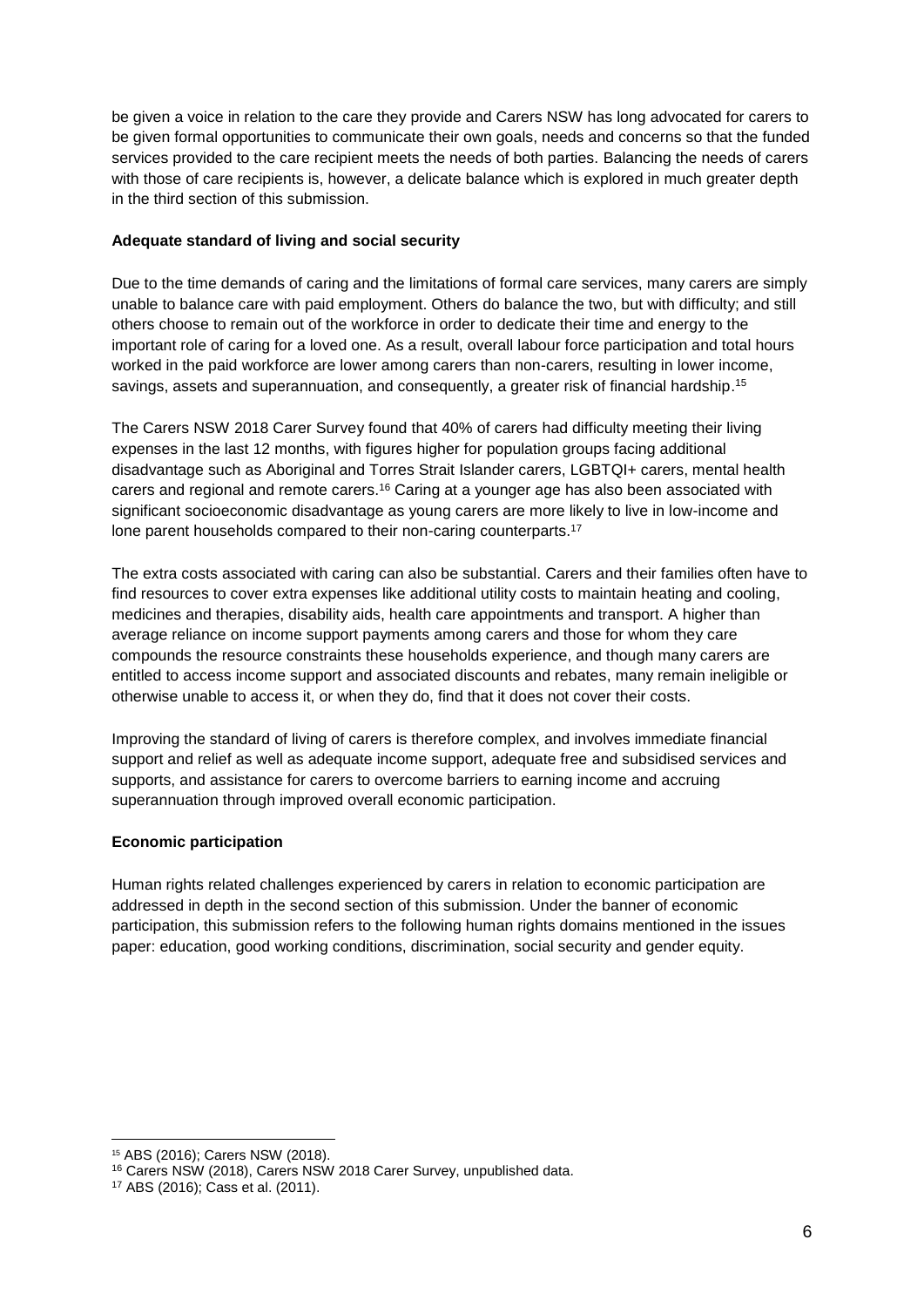# **ECONOMIC PARTICIPATION**

Approximately two thirds of the 2.65 million carers across Australia are of working age. More than one in four (29%) are not in the labour force compared to one in five (20%) non-carers,<sup>18</sup> and carers commonly report having exited the workforce or reduced their engagement with paid work in order to attend to caring responsibilities.<sup>19</sup> As a result, a larger proportion of carers than non-carers rely on an income support payment as their main source of income. <sup>20</sup>

For carers who wish to maintain, increase or re-enter paid employment for financial or other reasons, significant barriers persist. These include limited workplace flexibility, stigma and discrimination within the workforce, inadequate 'replacement care' to enable carers to work, financial and policy barriers to upskilling, and limited tailored support to remain competitive in the job market. For carers who are unable to work or would prefer to focus on the caring role for personal, familial or cultural reasons, policy restrictions and budget constraints also reduce carers' social and economic participation.

## **Education**

Barriers to employment and career development can start very early for young carers (aged 25 and under), who, without adequate recognition and support from schools and higher education institutions, often experience significant disadvantage as a result of the reduced engagement and performance associated with balancing study with caring responsibilities.<sup>21</sup> A lack of awareness among education professionals and limited carer inclusion in institutional policies mean that young carers often remain hidden, and the stigma and social isolation associated with caring as a child or young person prevents many young carers from understanding the educational implications of, or disclosing, their situation.<sup>22</sup>

It is not only young carers who seek to develop their skills and knowledge through formal education, however. Many working aged and mature aged carers seek to upskill or refresh their skills in order to re-enter the workforce or otherwise develop their career. While not all carers seeking employment require special consideration and tailored support to do so, carers have reported to Carers NSW that rigid policies, limited flexibility and financial cost can present significant barriers preventing them from further study. This is further complicated for carers receiving the Carer Payment from Centrelink, whose payment is affected if they participate in 25 hours or more per week (including travel) of education.

Small scale, government funded programs such as the Young Carer Bursary,<sup>23</sup> Upskilling Carers project,<sup>24</sup> SkillsLink2Work tool,<sup>25</sup> Try Test and Learn Fund projects<sup>26</sup> and Care2Work program are

-

<sup>20</sup> ABS (2016).

<sup>21</sup> Carers NSW (2017) *Young carers: Barriers to accessing education and employment,* Carers NSW, August 2017; Hamilton, M. and Redmond, G. (2019), 'Are Young Carers Less Engaged in School than Non-Carers? Evidence from a Representative Australian Study', *Child Indicators Research.*

<sup>23</sup> Young Carers Network (2019), *Young Carer Bursary,* available online at:

[https://youngcarersnetwork.com.au/young-carer-bursary,](https://youngcarersnetwork.com.au/young-carer-bursary) last viewed 2 December 2019.

<sup>18</sup> ABS (2016).

<sup>19</sup> Carers NSW (2018).

<sup>&</sup>lt;sup>22</sup> Cass et al, 2009, 2011; Lloyd, K. (2013) Happiness and Well-Being of Young Carers: Extent, Nature and Correlates of Caring Among 10 and 11 Year Old School Children. Journal of Happiness Studies, 14(1), 67–80. The Children's Society (2013), *Hidden from View: The Experiences of Young Carers in England*, The Children's Society; London; Hamilton, M. and Redmond, G. (2019); Warren, D. and Edwards, B. (2017) *Young carers*, LSAC Annual Statistical Report 2016 chapter – August 2017.

<sup>24</sup> TAFE NSW (2019) *Carer to Career,* available online at: [https://visit.tafensw.edu.au/carer-to-career,](https://visit.tafensw.edu.au/carer-to-career) last viewed 2 December 2019.

<sup>25</sup> SkillsLink2Work (2019), *SkillsLink2Work,* available online at: [https://skillslink2work.com.au/,](https://skillslink2work.com.au/) last viewed 2 December 2019.

<sup>26</sup> Department of Social Services (2019), *Try, Test and Learn Fund,* available online at: [https://www.dss.gov.au/review-of-australias-welfare-system/australian-priority-investment-approach-to](https://www.dss.gov.au/review-of-australias-welfare-system/australian-priority-investment-approach-to-welfare/try-test-and-learn-fund)[welfare/try-test-and-learn-fund,](https://www.dss.gov.au/review-of-australias-welfare-system/australian-priority-investment-approach-to-welfare/try-test-and-learn-fund) last viewed 2 December 2019.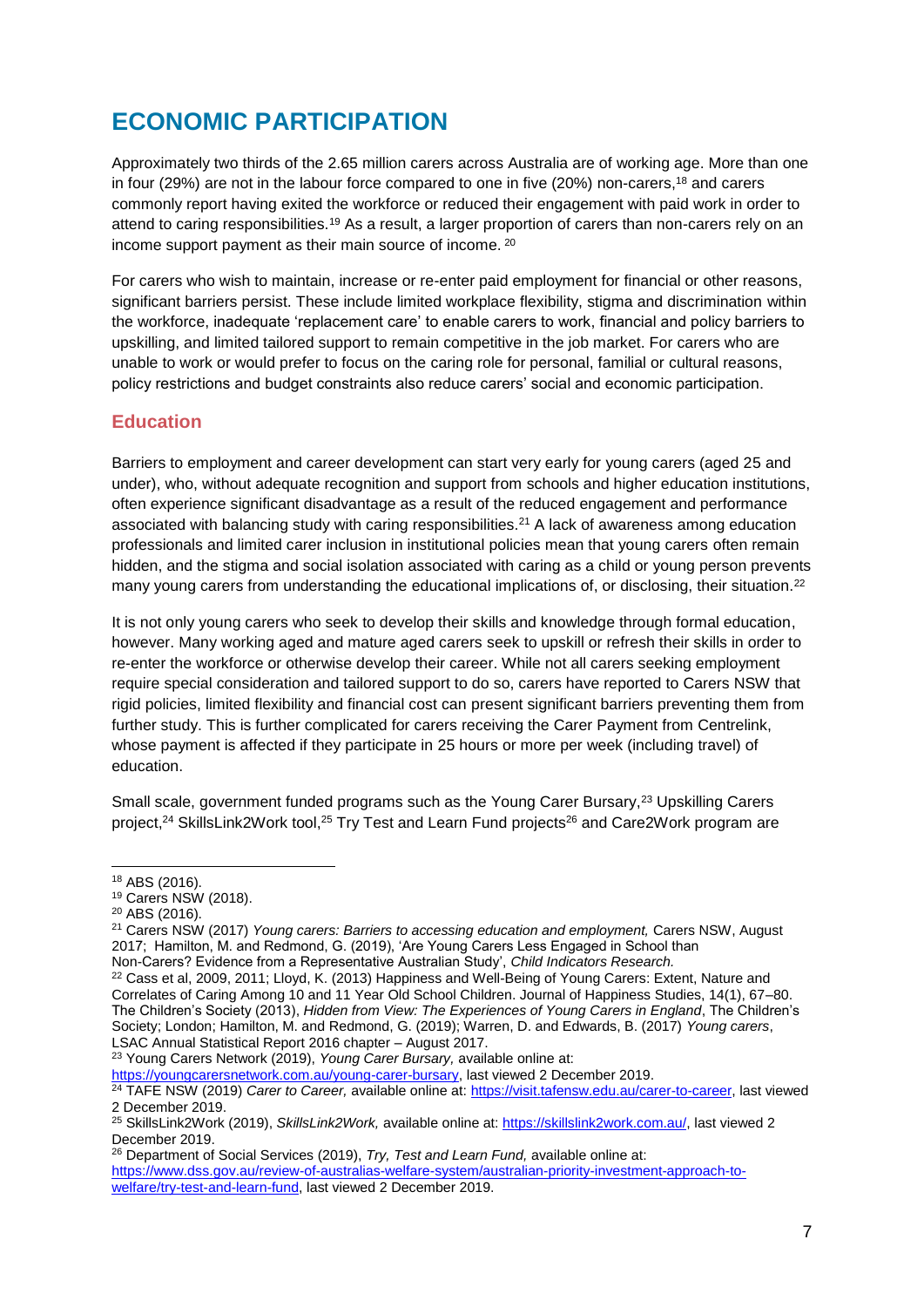beginning to address these barriers for some carers, however significant further investment, innovation and research in this area is required in order to achieve significant change.

## **Good working conditions**

Australia has a strong labour rights framework that includes two specific entitlements for all working carers: the right to access carers leave (paid and unpaid) $27$  and the right to request flexible working arrangements.<sup>28</sup> However, carers leave is taken out of an employee's sick leave balance, which is limited and must be accrued over time; and employers are not compelled to approve requests for flexible working arrangements if they believe they are unviable on business grounds.<sup>29</sup> This limits both the application and the effectiveness of these rights in assisting carers to balance ongoing caring responsibilities with paid employment.

Greater awareness and inclusion of carers by employers is required in order to implement the kind of flexibility that will enable the many employees with caring responsibilities to maintain both roles effectively. Some industries and roles are more amenable to flexibility than others (hence the higher concentration of carers within certain industries),<sup>30</sup> and specific types of employers (such as large corporates and government agencies) are more likely to invest proactively and innovatively in flexibility and inclusion due to existing incentives and regulation.

Initiatives such as the Carers  $+$  Employers program<sup>31</sup> support employers of all sizes and sectors to improve their support, retention and recruitment of carers in line with a strong business case. Further, an increasing focus on both workplace diversity and flexibility, in relation to a range of employee cohorts, holds broader benefits for working carers. Proponents of 'flexibility by design' suggest that it prevents the need to accommodate individual scenarios and instead recognises that all employees are likely to have some form of caring commitment outside of work at some stage. $32$ 

While a flexible, carer-friendly workplace is key to providing good working conditions to carers, carers, like other workers, should have access to work that is adequately paid, enjoyable and in line with their skills and experience, undertaken in a supportive workplace culture. At this point it is important to highlight carers' choice, both in whether to enter into paid employment, and in what kind of paid employment to enter into. The governmental emphasis on transitioning income support payment recipients into work can occur at the expense of supporting individuals to pursue career pathways that may be more competitive and require more time to train for, but which may ultimately result in greater satisfaction, job security and/or remuneration.

Furthermore, deficits in the direct care workforce that have been recently identified in the disability and aged care sectors has led, in combination with increasing public discourse surrounding carer employment, to an assumption that channelling unemployed carers into direct care professions will

-

<sup>27</sup> Fair Work Ombudsman (2019), *Sick and carers leave,* available online at:

[https://www.fairwork.gov.au/leave/sick-and-carers-leave,](https://www.fairwork.gov.au/leave/sick-and-carers-leave) last viewed 2 December 2019.

<sup>28</sup> Fair Work Ombudsman (2019), *The right to request flexible working arrangements*, available online at: [https://www.fairwork.gov.au/how-we-will-help/templates-and-guides/best-practice-guides/the-right-to-request](https://www.fairwork.gov.au/how-we-will-help/templates-and-guides/best-practice-guides/the-right-to-request-flexible-working-arrangements)[flexible-working-arrangements,](https://www.fairwork.gov.au/how-we-will-help/templates-and-guides/best-practice-guides/the-right-to-request-flexible-working-arrangements) last viewed 2 December 2019.

 $\frac{29}{29}$  Zeppel, M., Hofstaetter, L., Graham, P. and Loh, S.M. (2019), 'More carers' leave may help Australians look after elderly parents and stay in work', *The Conversation*, 28 November 2019.

<sup>30</sup> Carers NSW (2018); Skinner, N., Pocock, B. (2014), *The Persistent Challenge: Living, Working and Caring in Australia in 2014. The Australian Work and Life Index 2014*. Centre for Work and Life, University of South Australia: Adelaide, p. 38.

<sup>31</sup> Carers + Employers (2019), *Carers + Employers*, available at: [https://carersandemployers.org.au/,](https://carersandemployers.org.au/) last viewed 2 December 2019.

<sup>32</sup> Russell, G., O'Leary, J., Tilly, J., Brown, C. (2016), *Future-Flex: Mainstreaming Flexibility by Design: Redesigning work to make flexibility standard business practice in Australian retail workplaces,* Synopsis Report, Diversity Council Australia, available online at:

[https://www.dca.org.au/files/file/Research/DCA%20Future%20Flex%20Synopsis%20Online%20Accessible.pdf;](https://www.dca.org.au/files/file/Research/DCA%20Future%20Flex%20Synopsis%20Online%20Accessible.pdf) viewed 17 October 2016.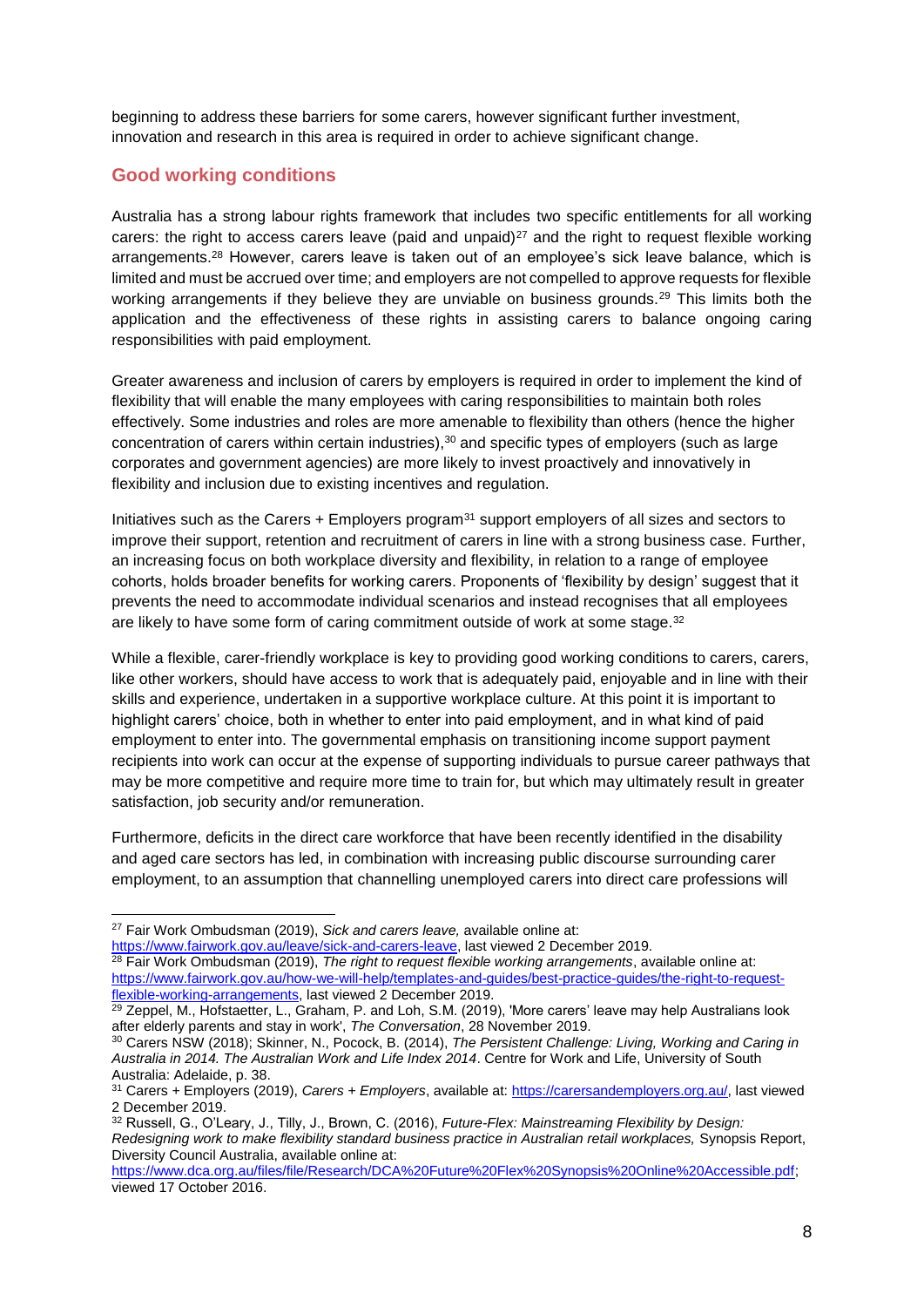simply address both policy dilemmas. Importantly, the Carers NSW 2018 Carer Survey found that only around one quarter of respondents were already working, or would be willing to work, as a paid care worker. The majority were not interested in this trajectory. 33 This highlights the importance of supporting carers into both care related and other employment pathways in order to promote their right to choice and to good working conditions.

## **Discrimination**

Carers are included in several discrimination focused Acts: the NSW *Anti-Discrimination Act 1977*, the Commonwealth *Sex Discrimination Act 1994* and the Commonwealth *Disability Discrimination Act 1992*. This legislation protects carers, or those providing care to dependents or associating with people with disability (including carers), against discrimination as a result of their caring role. While discrimination legislation is accompanied by defined complaints pathways, as noted in the first *Free and equal* discussion paper, *Priorities for federal discrimination law reform,* its scope and application is limited.

When considering the rights carers have in the workplace, particularly the right to be protected against discrimination, it is necessary to recognise that while legislation prescribes that all employees have the right to maintain family responsibilities, carers may not experience the full extent of this protection. This is because caring responsibilities often fall outside the prescribed scope of 'family responsibilities.' For example, many parents may need to engage in flexible work hours to accommodate school drop off or pick up, or have flexible leave arrangements in the event a child or children are sick. Caring responsibilities may, however, extend beyond what is perceived to be typical family or parental responsibilities, with many carers reporting that their caring role requires them to attend appointments during work hours or have earlier or later start or finish times to accommodate or maintain regulatory for the person they care for.

Carers as defined by the Commonwealth *Carer Recognition Act 2010* and NSW *Carers (Recognition) Act 2010* (and equivalent legislation in other states and territories) require explicit and consistent reference within discrimination legislation, and the broadening of the scope of discrimination rights to contexts other than the workplace, such as community and service settings. Further, many carers are unaware of the rights and opportunities for redress that they do have under the current legislation, a key reason for the Australian Human Rights Commission's involvement in the CRCN project mentioned in the introduction of this submission.

Finally, greater clarity and accountability regarding workplace discrimination is required in order to understand the extent to which carers are actively discriminated against in relation to recruitment, career progression opportunities and requests for flexible working arrangements. Carers often report that they are afraid to disclose their caring responsibilities in these contexts as they believe it will adversely impact how their managers and colleagues will perceive and treat them. In many cases, though this may be the case, active discrimination may be difficult to establish. More work needs to be done to assist employers to understand the productivity benefits of accommodating carers' needs so that these are fairly balanced with business interests that may be used as justification for refusing carers flexibility or denying them career opportunities. The Carers + Employers initiative is an important step in providing employers with such support.<sup>34</sup>

 $\overline{a}$ 

<sup>33</sup> Carers NSW (2018).

<sup>34</sup> Carers + Employers (2019).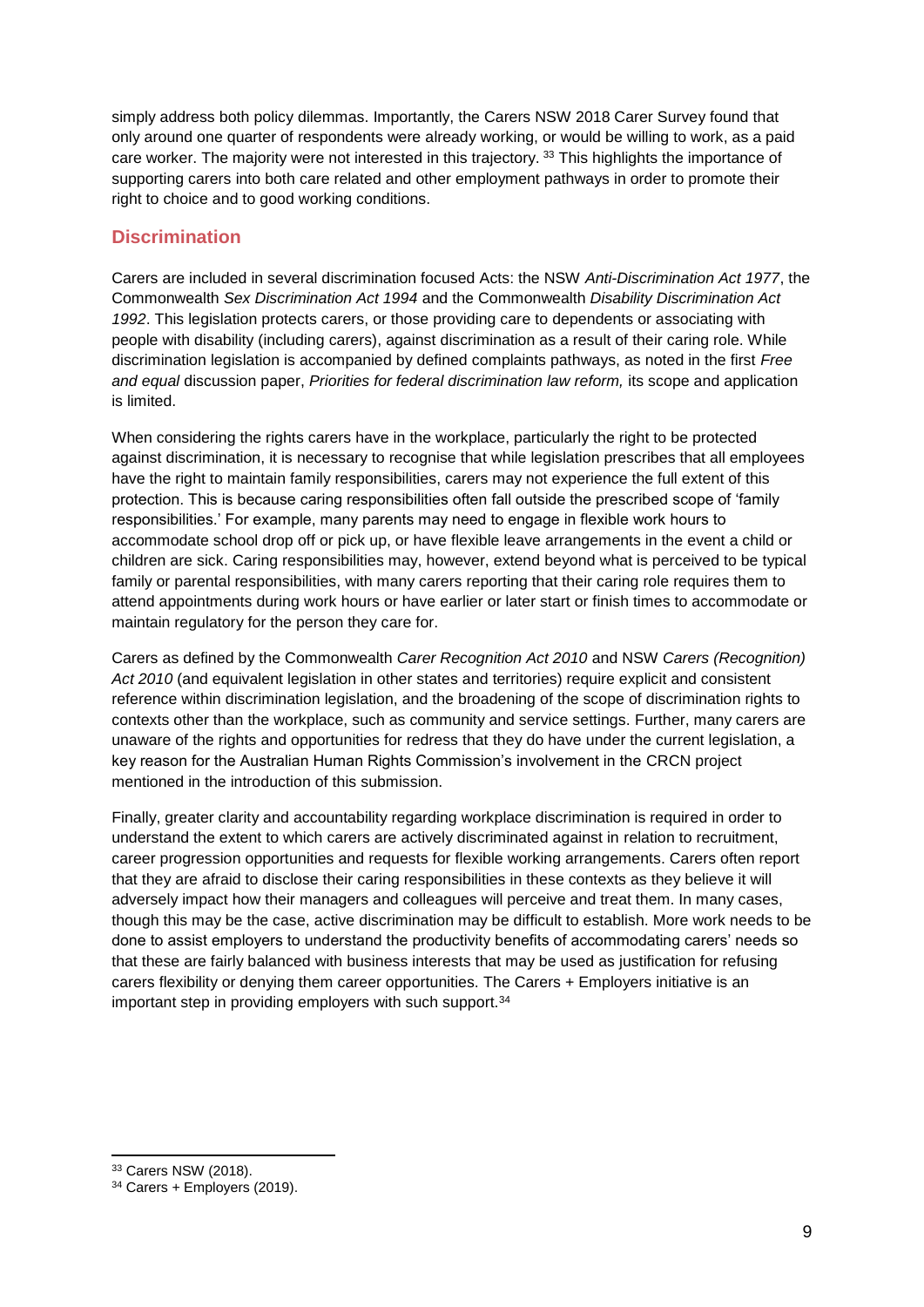## **Gender equity**

Both the impacts of care on economic participation, and the opportunities to address these, are highly gendered. Women are statistically far more likely to take on more intensive caring roles<sup>35</sup> in response to social conventions and expectations, and are also far more likely to take time out of work, exit the labour force, work part time, and work in casualised, lower paid occupations and industries in order to care.<sup>36</sup> This dynamic, alongside the impact of child care on workforce participation, is a key contributor to the well-established disadvantage women experience in relation to income level, asset ownership and superannuation balance.<sup>37</sup> Economic modelling has shown that if a woman leaves the workforce to care for a child with disability when she is 30 years old, her retirement income will be inadequate during her old age.<sup>38</sup> Indeed, the economic impacts of caring particularly amongst women has been identified as a significant factor resulting in insecure housing conditions in later life.<sup>39</sup>

While men are less likely to become primary carers and tend to experience less marked career impacts when they do,<sup>40</sup> they are also less likely to access carer support services, to disclose their caring role, and to seek and obtain flexibility at work.<sup>41</sup> Industrial and occupational segregation is often viewed through the lens of the disadvantage experienced by women, however, male cares also experience disadvantage in this context. Male segregated industries are typically characterised by full-time employment with cultures less accommodating of family and caring responsibilities. As a result, male carers can find it more difficult to balance work and care without facing discrimination in the workplace, such as being overlooked for promotions. <sup>42</sup> According to recent data, men are twice as likely to be denied flexible working arrangements $43$  and as a result, some male carers may be required to retrain and seek work in different sectors, or leave the workforce altogether. This dynamic also reinforces the gendered nature of care, incentivising women to reduce their workforce engagement to care.

The Workplace Gender Equality Agency (WGEA) has argued that creating flexible working arrangements for both men and women allows for greater staff retention and is fundamental for gender equity in the workplace. Further, the Business Council of Australia has identified the strength in creating tangible incentives, to ensure the stability of workforce participation, particularly for parents or carers.

-

<sup>35</sup> ABS (2016);

*<sup>36</sup>* ABS (2016); Carers NSW (2018)*;* Finance and Public Administration References Committee (2017), *Gender segregation in the workplace and its impact on women's economic security*, Commonwealth of Australia, Canberra; WGEA Data Explorer (2016), *Health Care and Social Assistance summary for 2015,* available online at: *<http://data.wgea.gov.au/industries/7>*, viewed 19 February 2018.

<sup>37</sup> Durie, T. and Cavanough, E. (2017), *Guaranteeing Women's Super: How to close the gender gap in superannuation,* The McKell Institute, Sydney.

<sup>38</sup> Nepal, B., Brown, L., Ranmuthugala, G., Percival, R. (2008), Lifetime health and economic consequences of caring: modelling health and economic prospects of female carers in Australia, National Centre for Social and Economic Modelling.

<sup>39</sup> Sharam, A., Ralston, L. and Parkinson, S. (2016), 'Security in retirement: The impact of housing and key critical life events', Swinburne University of Technology: Melbourne; Stone, W., Sharam, A., Wiesel, I., Ralston, L., Markkanen, S. and James, A. (2015), 'Accessing and sustaining private rental tenancies: critical life events, housing shocks and insurances', AHURI Final Report No. 259, Australian Housing and Urban Research Institute; Swinburne University of Technology, The University of New South Wales and Curtin University; McFerran, L. (2010), It could be you: single, older and homeless, Homelessness NSW, Woolloomooloo, New South Wales. <sup>40</sup> ABS (2016); Carers NSW (2018).

<sup>41</sup> Ibid.

*<sup>42</sup>* WGEA Data Explorer (2016), *All industries summary for 2016***,** available online at:

<http://data.wgea.gov.au/industries/1>*,* viewed 6 February 2016*;* Wright, A., Crettenden, A., Skinner, N. (2016), 'Dads care too! Participation in paid employment and experiences of workplace flexibility for Australian fathers caring for children and young adults with disabilities', *Community, Work and Family,* vol. 19, no. 3, pp. 340-361. <sup>43</sup> Bain & Company (2016), *The power of flexibility: A key enabler to boost gender parity and employee engagement*.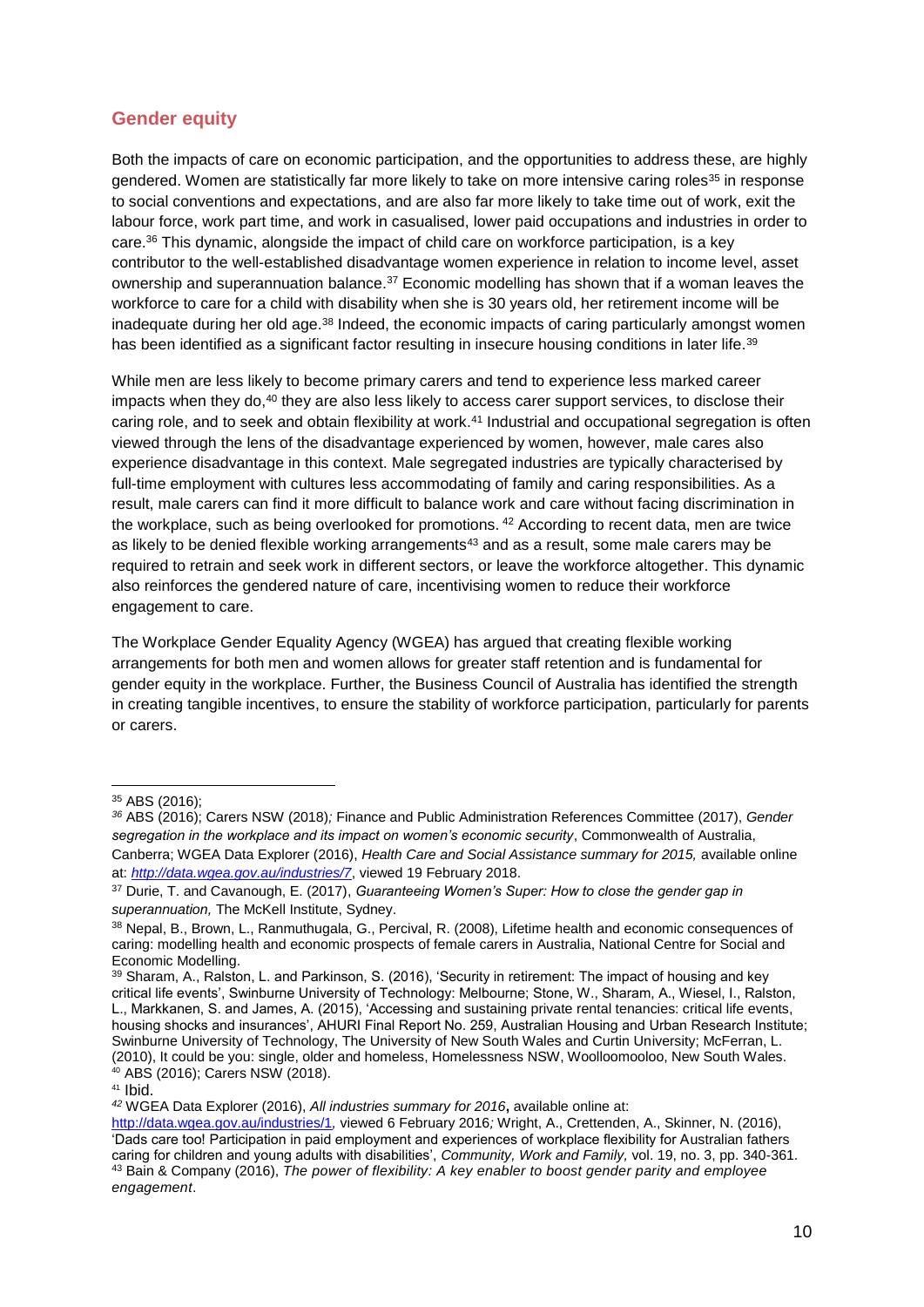## **Social security**

-

As previously noted, many carers are entitled to income support, but not all. In addition to the income and asset tests that determine eligibility for any income support payment, the carer-specific payments – the Carer Payment and Carer Allowance – have additional criteria, resulting in a relatively high eligibility threshold that excludes many carers. As a result, many carers requiring income support are directed to other payments such as the Newstart Allowance, which not only carries a lower rate, but also involves an emphasis on job seeking and mutual obligation that can fail to recognise, value and accommodate caring responsibilities as a form of unpaid work and an additional barrier to employment. Eligibility for Carer Payment is particularly problematic for carers of people living with a mental illness, whose needs are not always expressed in the same way as for those with physical or intellectual disability.

The difficulty carers have in accessing appropriate income support is in contrast to the rights carers have as citizens to social security. Furthermore, as a more recently established, and relatively highcost, income support payment, the Carer Payment has come under recent scrutiny by the Federal Government, with efforts to reduce longer term 'welfare reliance' among young carers and carers more broadly.<sup>44</sup> While Carers NSW wishes to ensure that adequate support exists to enable carers to engage with employment where appropriate, we also believe that it is important to maintain a safety net that recognises the social and economic value of care and does not position carers as undeserving recipients of welfare.

A final challenge in relation to social security that warrants attention in this context is the '25 hour rule', which causes a carer's Carer Payment rate to be affected when they spend 25 hours or more per week in paid employment, formal education or volunteering, including travel. While the rationale behind tapering income support at this level of paid employment makes sense, this rule also unintentionally acts as a disincentive to carers improving their skills base (which can often be done largely from home and balanced with caring duties via flexible learning) and from accepting employment opportunities that involve significant travel to supplement their income. Carers NSW has long advocated for this policy to be reviewed and revised to remove the penalty from carers for studying, volunteering and seeking paid work far from home in order to improve their employability and further their career.

## **BALANCING THE RIGHTS OF CARERS AND CARE RECIPIENTS**

Carers NSW believes that the rights of individuals receiving care – whatever their diagnosis, condition and level of care need – are just as important as the rights of carers. As such, we believe that the rights of both parties should be upheld. In many cases, the interests of carers and care recipients intersect, however sometimes they are at odds. As the peak non-government organisation for carers in NSW, carers' rights are our focus, in particular carers' rights in relation to the domains of selfdetermination and privacy, where carer and care recipient rights most commonly conflict. This section focuses on carers' rights to be recognised, included and provided with information and support when there may be rights based conflict preventing these occurrences. In Carers NSW experience, the contexts in which these carer rights conflict most with those of the care recipient are the in the

<sup>44</sup> Department of Social Services (2019), *Australian Priority Investment Approach to Welfare*, available online at: [https://www.dss.gov.au/review-of-australias-welfare-system/australian-priority-investment-approach-to-welfare,](https://www.dss.gov.au/review-of-australias-welfare-system/australian-priority-investment-approach-to-welfare) last viewed 2 December 2019.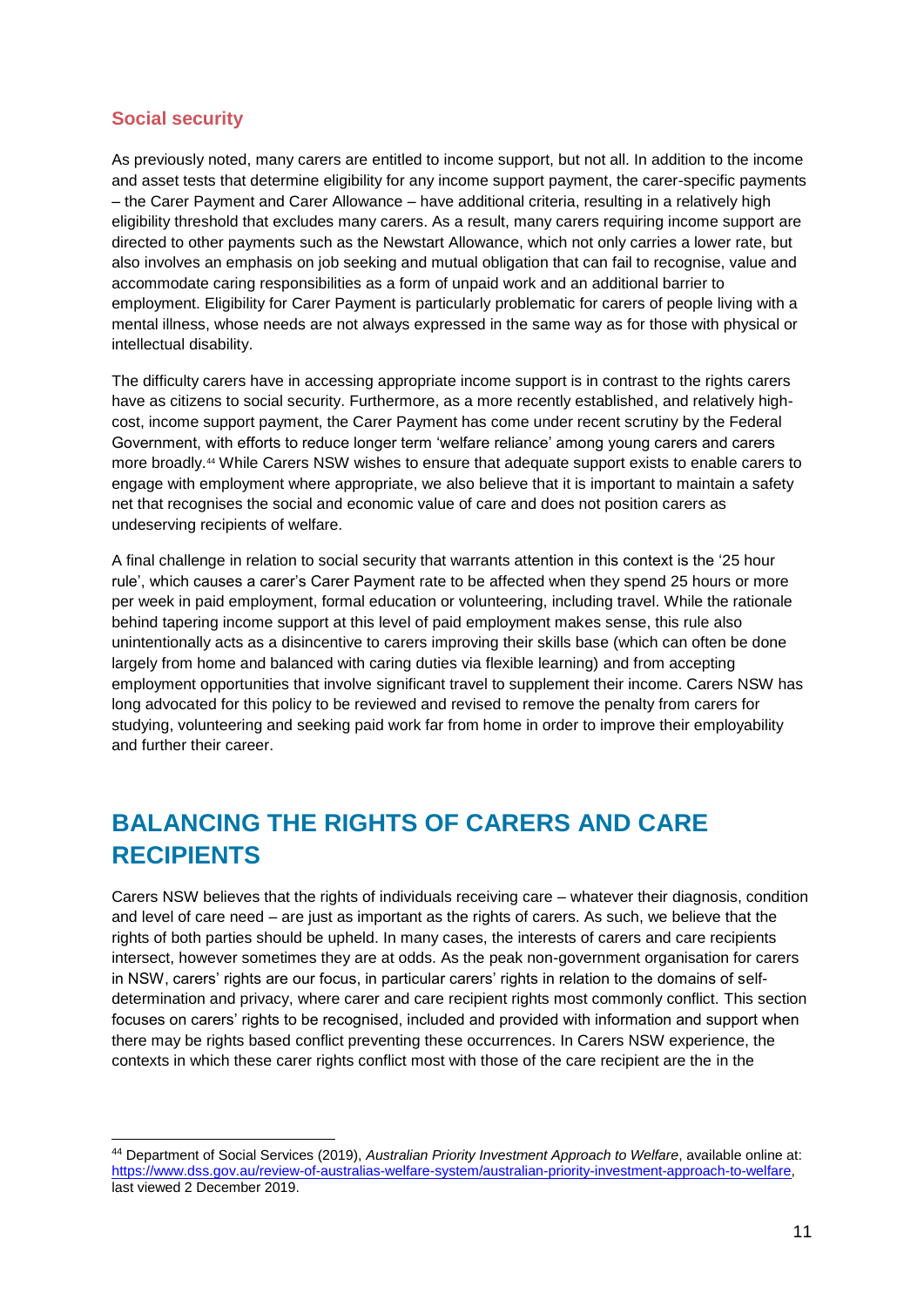determination of cognitive capacity and consent with respect to decision making and information sharing.

The NSW Carers Charter<sup>45</sup> and the Commonwealth Statement for Australia's Carers<sup>46</sup> each state that the valuable contribution of carers should be recognised and supported. They also denote that the relationship between carers and the people they care for should be respected, and carers should be considered partners in care, with providers acknowledging carer knowledge and experience. Throughout the course of a caring relationship, the intersection or carer and disability rights is common. However, when there is conflict, there is a risk of having one party's rights overtake the other's, with potential implications for both parties' wellbeing and safety. In these circumstances, it is fundamental that any intersection or conflict is considered holistically, so that barriers to achieving rights for carers are removed and the best interests of the care recipient are upheld.

## **Self-determination**

In recent years, the aged care, disability and mental health sectors have been undergoing significant ideological shift in favour of individualised support packages driven by the concept of Consumer Directed Care (CDC), whereby the funding of individual supports is specifically tied to the goals of the person with care needs. <sup>47</sup> Self-determination is an increasingly central principle in the ongoing redesign of formal care service systems. It seeks to overcome a default position that many carers and other often well-meaning parties have taken in 'speaking for' people with disability and older people, which has in many cases led to disempowerment and indignity, and in some cases, abuse and neglect.

The growing focus on self-determination and rights of care recipients will significantly increase autonomy and opportunities for many people who have traditionally faced discrimination and systemic inequality. However, the ability to balance carer and care recipient rights within these systems is becoming increasingly challenging; there is often little scope to acknowledge or address the independent rights and needs of carers as individuals themselves.

#### **Supported decision making**

In the context of decision making, current policy and practice generally involves the presumption of capacity without substantial documentation to the contrary. Governments and service providers are intentionally moving away from traditional substitute decision making models such as guardianship, in favour of supported decision making approaches, which prioritise enabling people with cognitive impairment to express their needs and preferences. Carers are expected to play a supportive role in this process, however little guidance is often provided on exactly how to ensure a person's preferences are adequately captured and conveyed.

In essence, within a supported decision making paradigm, all practicable steps should be taken to support and build the capacity of a care recipient with cognitive and/or communication impairment such that their needs and preferences drive decision making, rather than the needs and preferences of their informal and formal supports. Decisions considered undesirable or unwise by other parties should be viewed in light of the concept of 'dignified risk', with the 'best interest' decision making paradigm considered to be a last resort.

Carers NSW supports the increased agency of people with disability and older people in making choices that affect them, provided that the carers who are expected to support this process are

<sup>-</sup><sup>45</sup> Carers (Recognition) Act 2010, Schedule 1 NSW Carers Charter

<sup>46</sup> Carer Recognition Act 2010, Schedule 1 The Statement for Australia's Carers

<sup>47</sup> Phillipson et al. (2019), Knowledge, help-seeking and efficacy to find respite services: an exploratory study in help-seeking carers of people with dementia in the context of aged care reforms, *BMC Geriatrics* (2019) 19:2.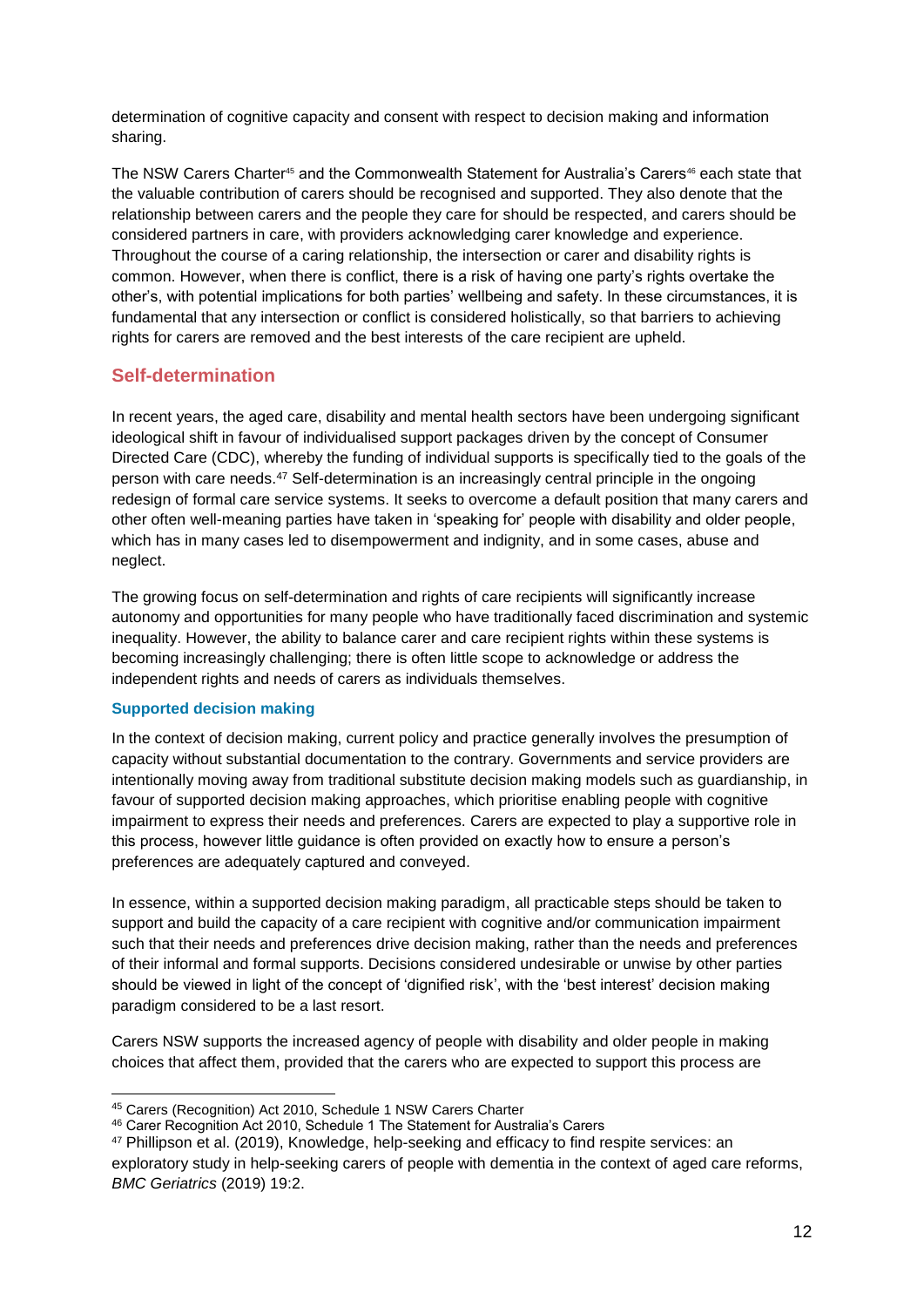provided adequate information and support and are treated with respect and dignity. Clarity and consistency with regard to the implementation of decision making support is also paramount, not only for the benefit of carers, but also to ensure effective support of people with disability and older people.

Inconsistent provisions within State and Commonwealth legislation, alongside inconsistent policies and practices within service agencies across the two levels of government, creates confusion and ambiguity for consumers, carers and service providers. Further conflict is noted between the mandate that family participate in supporting care recipients, and the lack of clarity with regards to those same carers' rights to participate in decision making and receive adequate information relevant to their caring role and individual wellbeing (explored further later in this section).

Within NSW, a number of formal appointments and roles are defined in legislation, providing carers and others specific rights and responsibilities with regard to decision making in order to safeguard the wellbeing of people with cognitive impairment. The Supreme Court of NSW or the NSW Civil and Administrative Tribunal (NCAT) can, following an application by someone (including, but not limited to, a carer) with concern for a person's welfare and ability to manage their financial affairs, appoint private individuals (including, but not limited to, carers) to do so.<sup>48</sup> It is preferable from a selfdetermination perspective that persons deemed to have legal capacity appoint an enduring power of attorney before support with financial matters is required, and those with a mild intellectual disability or in the early stages of dementia may still be able to do so.<sup>49</sup>

An enduring guardian may also be appointed in advance of loss of capacity by a person to make lifestyle, health and medical decisions on their behalf if or when they lose capacity, and in some instances individuals (including, but not limited to, carers) may be appointed by the NSW Guardianship Tribunal,<sup>50</sup> however this is increasingly considered a last resort, with the NSW Government prioritising less formalised supported decision making measures wherever possible. The other legislatively supported appointment regarding receipt and provision of information about a care recipient is the NSW *Mental Health Act 2007*, which in a 2015 review incorporated additional provisions establishing and outlining the rights and responsibilities of 'designated carers' and 'principal care providers', who are individuals nominated by a person living with mental illness.<sup>51</sup>

These varying appointments and roles do not, however, correspond well at Commonwealth level, where the responsibility for policy and service delivery now sits for nearly all direct care services, causing much confusion and administrative complexity. The *National Disability Insurance Scheme Act 2013* (NDIS Act) recognises the requirement in some circumstances for a participant or National Disability Insurance Agency (NDIA) representative to appoint a 'nominee' "to act on behalf of, or make decisions on behalf of, a participant". This measure is framed as a last resort, only considered "when it is not possible for participants to be assisted to make decisions for themselves."<sup>52</sup>

The Department of Human Services also allows for the appointment of nominees as authorised representatives who can obtain and provide financial information about a person, and in some cases

[https://www.legalaid.nsw.gov.au/publications/factsheets-and-resources/speaking-for-myself/making-a-power-of](https://www.legalaid.nsw.gov.au/publications/factsheets-and-resources/speaking-for-myself/making-a-power-of-attorney)[attorney,](https://www.legalaid.nsw.gov.au/publications/factsheets-and-resources/speaking-for-myself/making-a-power-of-attorney) last viewed 3 December 2019.

<sup>50</sup> NSW Trustee & Guardian (2019), *Who can be appointed as a guardian?* Available online at: [https://www.publicguardian.justice.nsw.gov.au/Pages/publicguardian/pg\\_guardianship/pg\\_whoappoint.aspx,](https://www.publicguardian.justice.nsw.gov.au/Pages/publicguardian/pg_guardianship/pg_whoappoint.aspx) last viewed 3 December 2019.

<sup>-</sup><sup>48</sup> NSW Trustee & Guardian (2019), *Financial management order,* available online at: [https://www.tag.nsw.gov.au/financial-management-order.html,](https://www.tag.nsw.gov.au/financial-management-order.html) last viewed 3 December 2019. <sup>49</sup> Legal Aid NSW (2019), *Speaking for myself,* available online at:

<sup>51</sup> NSW Health (2018) *Amendments to the NSW Mental Health Act 2007 – Carers and families,* available online at[: https://www.health.nsw.gov.au/mentalhealth/resources/Pages/carers.aspx,](https://www.health.nsw.gov.au/mentalhealth/resources/Pages/carers.aspx) last updated 5 October 2018. <sup>52</sup> NDIA (2019), *Guardians and nominees explained,* available online at:

[https://www.ndis.gov.au/understanding/families-and-carers/guardians-and-nominees-explained,](https://www.ndis.gov.au/understanding/families-and-carers/guardians-and-nominees-explained) last updated 5 November 2019.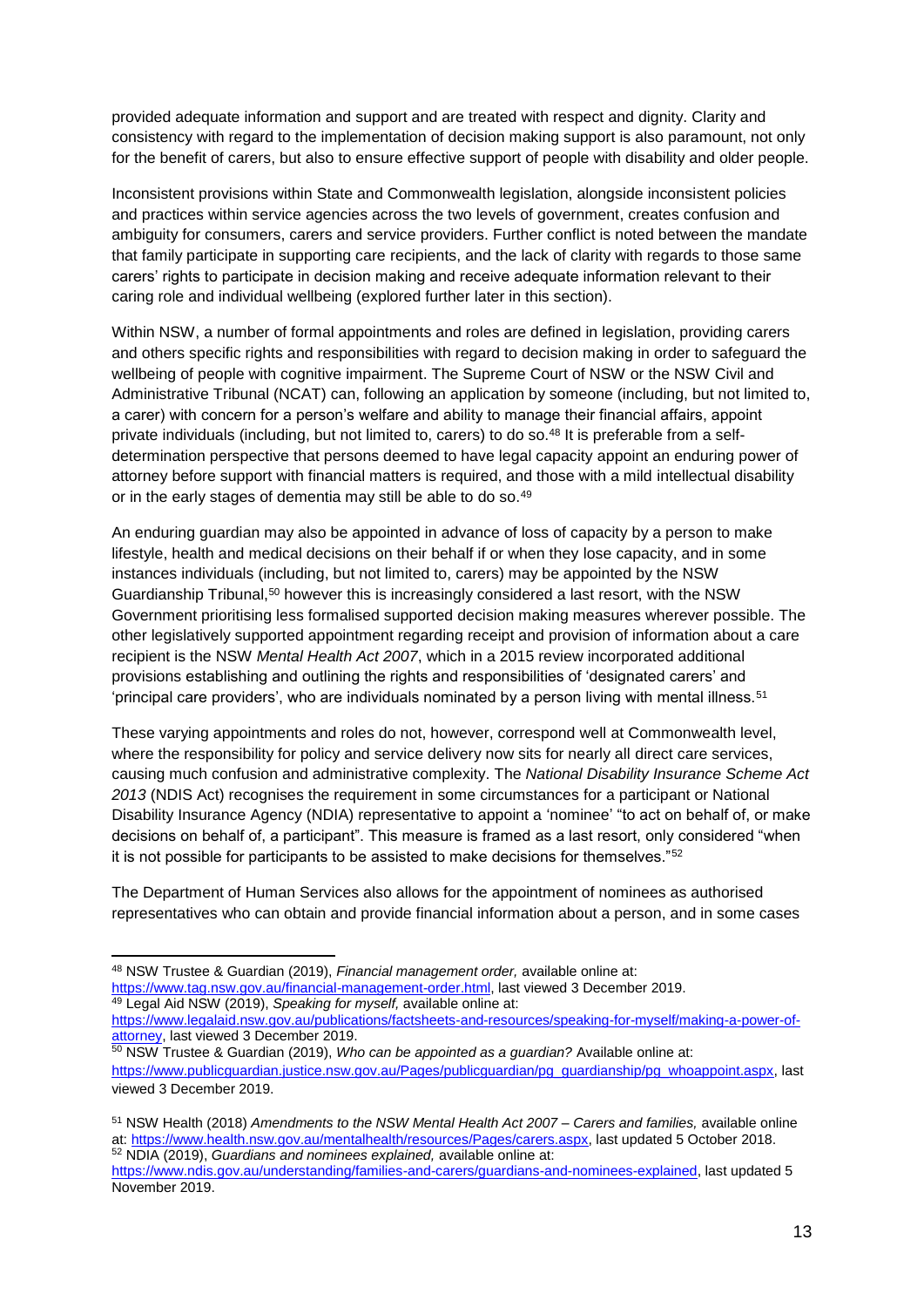receive payment on their behalf, in relation to residential care and Home Care Package asset tests and/or Centrelink payments.<sup>53</sup> In both of these contexts, people with other formally appointed roles such as guardian, power of attorney or financial manager are not automatically able to act as nominee and still need to be appointed, noting that the responsibilities of each role differ.

Confusingly, however, State and Territory appointments appear to have a much more flexible relationship in the context of the Commonwealth *Aged Care Act 1997*, for which the *Quality of Care Principles 2014* allow for individuals (including, but not limited to, carers) to be nominated as 'representatives' who can receive and provide information regarding the care recipient. Here, prospective representatives can nominate themselves, with confirmation from an 'approved provider' that is satisfied they are concerned for the safety, health and wellbeing of the care recipient and 'have a connection' with them, which is broadly defined and explicitly includes the existence of State and Territory appointments, family and spousal relationship and existing function in making contact on behalf of the care recipient.

While it is important to consider capacity on a spectrum, and not to remove or reduce a person's decision making power without due consideration, the limited and inconsistent interaction between Commonwealth designations and State and Territory appointments can, for carers acting with or on behalf of a care recipient, add multiple additional layers to already complex navigation between service systems. For example, an older person with dementia will commonly have had enduring power of attorney and guardianship enacted, be receiving aged care services and the Age Pension. For a carer to have to apply for two additional positions to support decision making when they have already been legally appointed by the person in another, related context seems excessive. This may also lead to unnecessary delays in decision making and support provision for the care recipient.

### **Carer choice and control**

It is interesting and concerning to note that, amidst the 'choice and control' discourse that now dominates disability and aged care services, very little thought is generally given to carers' own choice and control, and indeed, their right to self-determination. There is no formalised entitlement or process for the carer's needs and preferences to be considered when individualised support planning occurs in either of these service systems, even when the carer's continuing presence and contribution to the care recipient's life is assumed or relied upon in the planning of formal services.

Indeed, the Carers NSW 2018 Carer Survey found that while most carers accessing disability or aged care services for care recipients were included in decision making, a minority were asked about their own needs. The same was true within the public and primary health care systems. As a result, many carers reported that these services did not really assist them to achieve their own needs and goals, such as taking a break from the caring role, attending to their own health, or increasing their engagement in the workforce. <sup>54</sup>

Further, many services within the pre-reform aged care and disability systems previously addressed carers as either their primary or concurrent recipient of support, but with the shift to individualised support and CDC have either lost their funding or shifted to a sole focus on the care recipient, often at the expense of carer recognition, inclusion and support. Additionally, within care recipient focused systems, care recipients must initiate or at least consent to the inclusion of supports that specifically benefit the carer, if indeed these supports are considered within scope to fund.

The introduction of in-person supports for carers in their own right from April 2020 under the Carer Gateway will provide carers with the opportunity to access support directly. However, in spite of the

<sup>-</sup><sup>53</sup> Department of Human Services (2019), *Someone to deal with us on your behalf,* available online at: [https://www.humanservices.gov.au/individuals/topics/someone-deal-us-your-behalf/30251,](https://www.humanservices.gov.au/individuals/topics/someone-deal-us-your-behalf/30251) last updated 30 October 2019.

<sup>54</sup> Carers NSW (2018).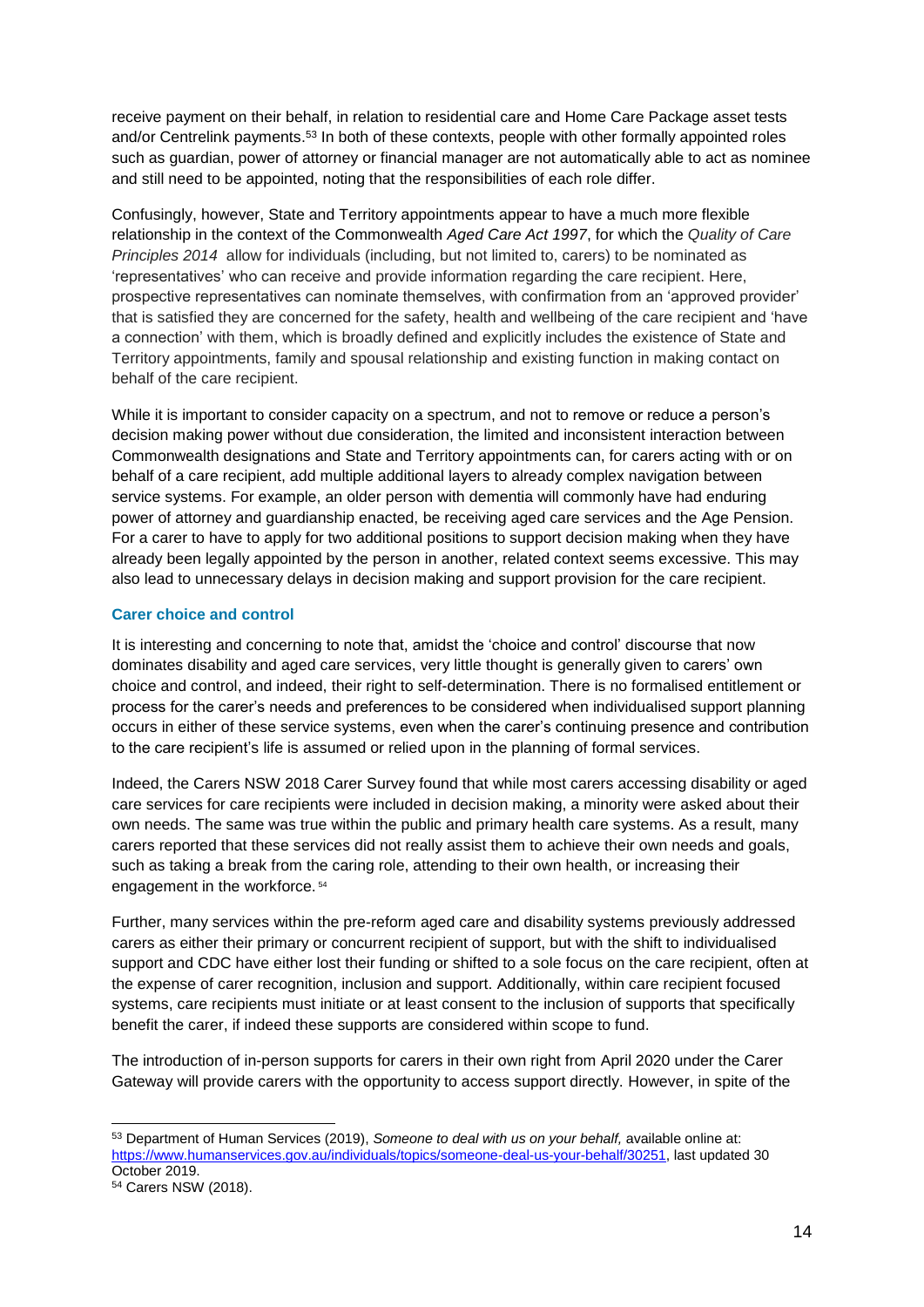existence of Commonwealth and State and Territory carer recognition legislation, carers do not have the right to receive support per se; unlike the disability, aged care and mental health service systems, there is no specific legislation in relation to accessing the Carer Gateway and no clear pathway at this time for complaints regarding access and support. As the system is yet to fully roll out, Carers NSW hopes these components will develop, with reference to the right to assessment and support carers have under the UK *Care Act 2014*.

Strengthening carer recognition legislation to, among other rights, give carers the right to assessment and support, the right to self-determination regarding whether or not they provide care and the scope and nature of the care they provide is a straightforward way to improve carer outcomes. Alongside legislative change, simpler, more binding complaints pathways and carer-specific advocacy services are required to assist carers to have their rights upheld.

### **Privacy**

 $\overline{a}$ 

Just as both care recipients and carers should have their right to self-determination upheld, both parties are entitled to protection of their privacy. The increasing emphasis on supported decision making and consumer direction has also resulted, in many cases, in a greater reluctance than in the past for government agencies and service providers to exchange information about care recipients with carers without their explicit consent. Privacy and confidentiality is, of course, paramount in all service interactions, especially where sensitive information being shared may compromise an individual's self-determination, dignity or safety. However, Carers NSW is also concerned that in some cases, principles of privacy and confidentiality are over-emphasised to the detriment of information sharing with carers that is critical in order for them to fulfil their caring responsibilities.

In Carers NSW experience, the main context in which this issue continually arises is in the mental health system, where challenges establishing legal capacity and rigid, risk averse systems often result in information about care recipients' diagnosis, treatment and status being automatically withheld, even when such information may be critical in order for carers to provide timely, safe and effective care to support the care recipient's recovery. A lack of appropriate and ethical information sharing may have a detrimental impact on care recipient outcomes, particularly with regards to physical and mental health, safety in the community, medication compliance, behaviour needs and potential relapse. Continuing to care without key information can also have implications for carer wellbeing and safety, and may negatively impact on the sustainability of the caring role.

A key example is the common failure of mental health services to convey to carers the timing of discharge even when there is an expectation for the care recipient to return to live with, and be supervised and supported by, the carer. While care recipients should maintain their right to privacy, this must in some cases be balanced with the importance and appropriateness of information sharing for safeguarding purposes. Given the complexity in relation to information sharing, there is an identified need for improved training and practical support for professionals to promote compliance under current legislation and ensure best outcomes for both consumer and carer. Decisions pertaining to privacy and confidentiality require sound professional judgement; therefore a stronger focus on ethics training may be beneficial.<sup>55</sup>

<sup>55</sup>McSherry, B. (2008). Health professional-patient confidentiality: Does the law really matter? Journal of Law and Medicine, 15, 489-493.